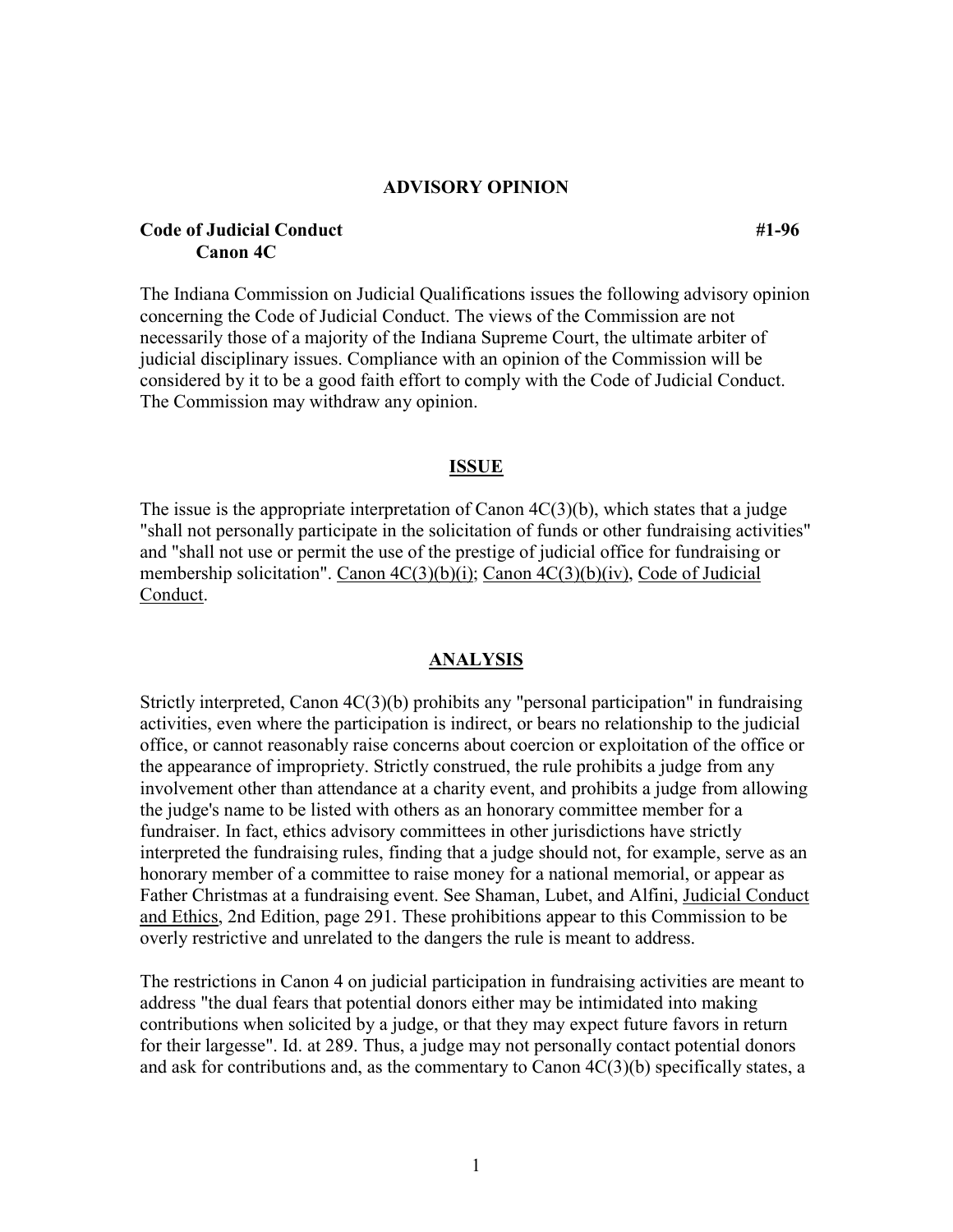judge may not act as the guest of honor at a fundraising event.

Lesser degrees of participation in fundraising, however, are, in the Commission's view, permissible under circumstances which do not raise reasonable concerns about perceived coercion or the exploitation of the judicial office, so long as the activities do not cast reasonable doubt on the judge's capacity to act impartially, do not demean the judicial office, and do not interfere with the proper performance of judicial duties. Canon 4A, Code of Judicial Conduct. Whether or not a judge should participate in or allow the judge's name to be used in conjunction with a fundraising activity is a decision the judge should make on an ad hoc basis, as a blanket rule is impossible. The Commission offers the following suggestions.

In determining whether participation in fundraising is acceptable, one inquiry is whether the judge's participation will be evident. If not, obviously, there is little chance of perceived coercion or exploitation of the office. Therefore, a judge may help with telephone solicitations if the judge acts anonymously. Or, a judge's participation "behind the scenes" at a fundraising event, such as by preparing decorations for a banquet, likewise raises little concern about perceived coercion and should be permissible.

Even if a judge's participation will bring the judge into direct contact with potential donors, participation is not necessarily prohibited. The dangers lie in active solicitation, and not necessarily in participation which may happen to involve contact with donors or the receipt of their donations. Participatory roles which have little to do with a donor's decision to make a contribution are most likely to be consistent with the spirit of the rule. For example, a judge should not participate in "jail and bail" fundraisers if he or she is asked to call friends and colleagues asking for "bail" donations, but the judge may participate in other capacities, such as by playing another of the roles in the mock proceedings. A judge may sell refreshments at a festival fundraiser, or sell Christmas trees for a service organization, or crafts at a school benefit, but should not ask for donations from individuals who otherwise would not contribute.

Again, an essential inquiry is whether it is likely donors will be motivated to contribute by the fact that the judge is a participant. Thus, a judge may not be the guest of honor at a fundraising event, as, typically, the presence of the guest of honor is meant to motivate potential donors to attend. However, because Canon 4C(3)(b)(i) specifically states that a judge may assist an organization in planning its fundraising activities, the Commission members believe a judge may be listed as a committee member or honorary committee member in conjunction with a fundraising activity or event. To militate against the possibility that potential donors will be motivated to contribute by virtue of the judge's participation, all the committee members' titles should be indicated if the judge's title is listed, and judges should not make up the majority of committee members.